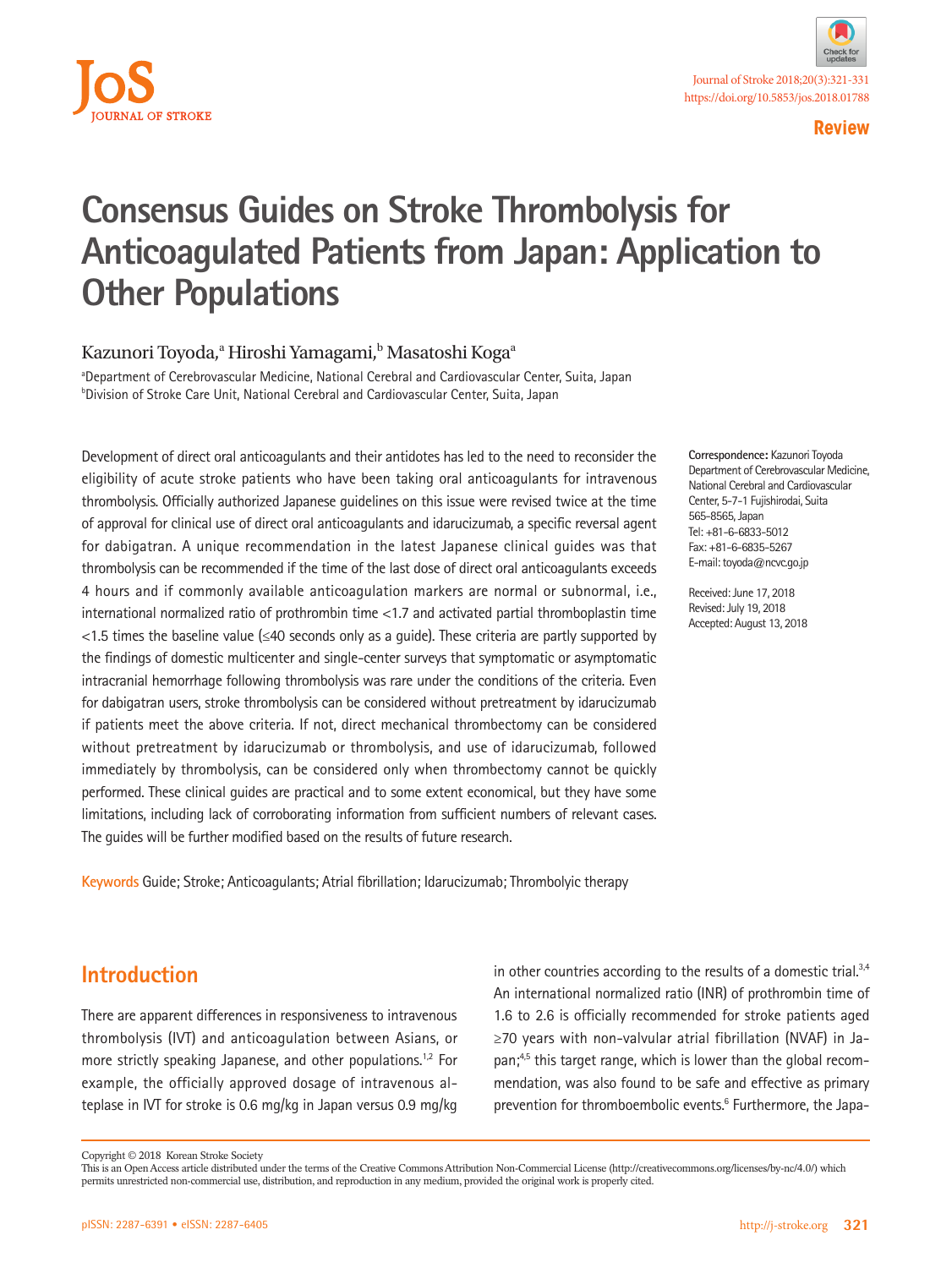# **IoS**

nese official dosage of rivaroxaban for NVAF patients,<sup>7</sup> as well as that of prasugrel for patients with coronary artery disease,<sup>8</sup> is also lower than the official Western dosage. The differences in dosing regimens are partly due to a higher risk of intracranial hemorrhage (ICH) as a complication and partly due to different metabolic activity for anticoagulants.<sup>1,2,9-11</sup> Thus, distinctive strategies for IVT specific to Japanese patients are necessary, in particular guidelines for IVT during anticoagulant medication.

In this review, the rationale and the follow-up confirmation of the Japanese guidelines and the recent guides $12-14$  on stroke IVT for anticoagulated patients are discussed.

## **Previous strategies for anticoagulated patients in the initial (2005) and second (2012) editions of the Japanese guidelines on stroke thrombolysis**

Intravenous alteplase was officially approved for clinical use in hyperacute ischemic stroke in 2005 on the basis of the results of the Japan Alteplase Clinical Trial (J-ACT) with a dosage of 0.6 mg/kg in Japan, $3$  9 years after approval in the United States. The Japan Stroke Society published the "Guidelines for intravenous application of rt-PA (alteplase), October 2005"12 and organized training sessions for proper use of recombinant tissue-type plasminogen activator (rt-PA) using these guidelines as the standard all over Japan in an effort to promote the safe implementation of this therapy nationwide. Concern about a higher risk of post-IVT ICH partly led to both a long delay in regulatory approval and a distinctive low-dosage of alteplase in clinical use. Alteplase at a dose of 0.6 mg/kg has an identical intensity as duteplase at a dose of 20 mega unit (MU)/kg for patients weighing 60 kg, an optimal regimen in a domestic dose-escalation trial for hyperacute stroke.<sup>15</sup> The optimal dosage of intravenous alteplase for acute coronary syndrome in studies from Japan was around three-fifths of that from Western countries.16 The lower-dosage IVT was proven to be feasible for Japanese patients in post-marketing surveillance and registry studies $17-19$  and for non-Japanese populations in the recent ENhanced Control of Hypertension and Thrombolysis strokE stuDy (ENCHANTED) trial.<sup>20</sup> In the initial edition of the Japanese special guidelines on IVT, IVT was contraindicated for stroke patients taking warfarin with INR >1.7 and those receiving heparin with activated partial thromboplastin time (aPTT) >1.5 times the baseline value. These cut-off values of anticoagulant markers followed guidelines in other countries, since patients with higher values were excluded from the J-ACT, and their safety remained unknown.<sup>12</sup> Findings from the Get With The Guidelines-Stroke Registry study supported the validity of the cut-off INR value of  $1.7.^{21}$ 

The second edition of the Japanese guidelines on IVT was published in 2012 concurrently with extended insurance coverage of the therapeutic time window from 3 to 4.5 hours from symptom onset.<sup>13</sup> At the time, reports on IVT for direct oral anticoagulant (DOAC) users had been few. Expert opinions were negative towards IVT for DOAC users within 48 hours after the last dosing or unless any relevant anticoagulant activity was ruled out by thrombin time, ecarin clotting time, or the Hemoclot test if taking dabigatran and the anti-Xa activity test if taking factor Xa inhibitors.<sup>22</sup> These anticoagulation tests are time-consuming or not available in regular clinical use and inappropriate for recommending as routine practice in the guidelines. Another review mentioned that IVT could be considered, for example, if 12 hours had passed from the last dosing of dabigatran, aPTT is normal, and the results of other specific anticoagulation tests are only slightly elevated, and if 6 hours had passed from the last dosing of rivaroxaban or apixaban with normal levels of aPTT and prothrombin time.<sup>23</sup> Since alteplase had already been limited to a lower dosage in Japan than the global recommendation, the committee members of the second edition did not want to add excessively strict limitations to IVT for anticoagulated patients. The members tried to determine eligibility for IVT based on clinically-used anticoagulation tests and time from the last dosing, as in the above review. Thus, the cut-off levels of anticoagulation parameters were taken from the initial edition, so that patients should be considered ineligible for IVT if they have an INR of  $>1.7$  or an aPTT of  $>1.5$ times the baseline value, even when patients taking DOACs. With respect to the cut-off of the dosing-to-needle time, opinions varied among the members from no limits to 12 hours. The members finally agreed not to limit the dosing-toneedle time in the headline recommendation, but they noted in the main text that special care should be taken in determining whether the potential benefits of IVT outweigh the potential risks in patients on regular DOAC medication until approximately half a day after the time of the last dose, because DOACs have a half-life of around 12 hours, and the eligibility criteria for IVT in DOAC users will be modified based on future research outcomes. In addition, another headline recommendation noted that, for any patients on antithrombotic therapy, especially on oral anticoagulant therapy, the decision-making for IVT should be determined with care.

A full description of the previous recommendations in the second edition is shown in Table 1.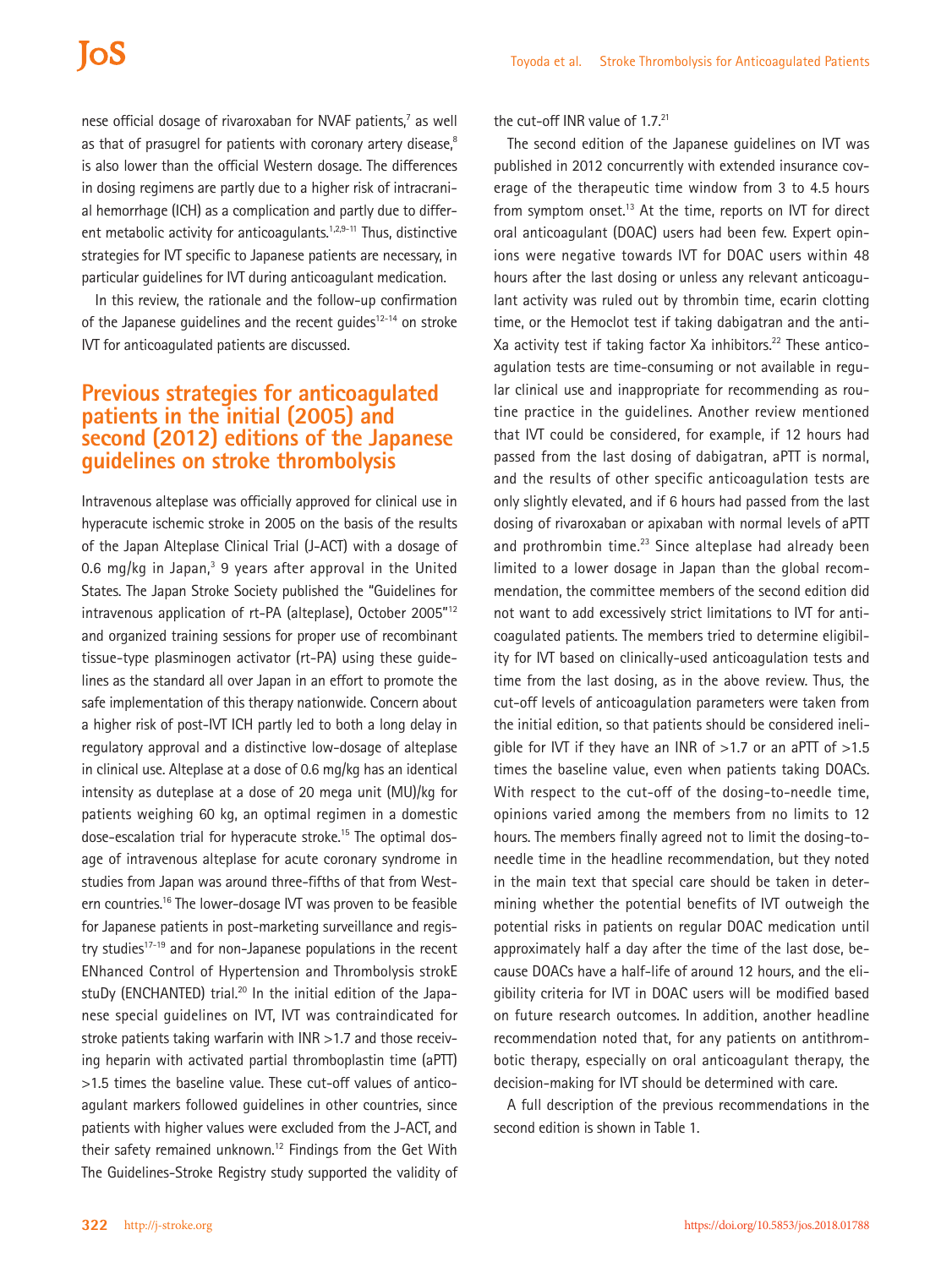**Table 1.** Previous recommendations on thrombolysis for anticoagulated patients from the Japanese Guidelines for intravenous application of recombinant tissue-type plasminogen activator, second edition, October 2012

#### **Contraindications**

- International normalized ratio (INR) of prothrombin time >1.7
- Prolonged activated partial thromboplastin time (aPTT) (>1.5 times the baseline value [approximately >40 seconds only as a guide])

Although the first edition (2005) contained hematological criteria applicable only to patients receiving warfarin or heparin, the second edition included modified criteria for a wide range of patients prescribed any anticoagulants in light of the recent official approvals of direct oral anticoagulants (DOACs). No appropriate markers are now available to measure the intensity of direct factor Xa inhibitors (rivaroxaban, apixaban, and edoxaban) or a direct thrombin inhibitor (dabigatran). Either of INR or aPTT is not an essential marker predictive of a hemorrhagic tendency after intravenous administration of alteplase combined with DOACs, although the former somewhat reflects the intensity of Xa inhibitors and the latter the intensity of dabigatran. At this time, patients should be considered ineligible for IV alteplase if at least they have an INR, which is a marker of the intensity of conventional anticoagulants, of >1.7 or an aPTT of >1.5 times the baseline value (approximately >40 seconds only as a guide, though absolute values vary among reagents).

#### Careful administration\* (eligibility should be determined with care)

• On thrombolytic or antithrombotic therapy (especially oral anticoagulant therapy)

Since it has not been long since DOACs in particular were started to be used in clinical practice, and the efficacy and safety of intravenous alteplase in patients taking DOACs have not been established, patient eligibility for treatment should be determined with caution. As described above, it is necessary to confirm that INR or aPTT is within defined limits. However, plasma concentrations of DOACs reached the maximum level at 1 to 4 hours after dosing, and INR or aPTT is often within normal ranges immediately after dosing. Thus, whether or not they are taking DOACs or the last time they took DOACs must be identified in determining patient eligibility for intravenous alteplase. Special care should be taken in determining whether the potential benefits of intravenous alteplase outweigh the potential risks in patients on regular DOAC medication until approximately half a day after the time of the last dose, because DOACs have a half-life of approximately 12 hours. It is likely that eligibility criteria for DOACs will be modified early based on future research outcomes.

Modified from Minematsu et al., with permission from Elsevier.<sup>13</sup>

\*Conditions requiring careful administration refer to those where treatment may be considered, but where adverse drug reactions are likely to occur and favorable outcomes may not always be achieved. Treatment may be initiated in patients with such conditions only if it is considered by the treating physician that the potential benefits outweigh the possible risks and after they or their legally acceptable representatives provide informed consent.

# **Follow-up surveys after the second edition**

From our single-center National Cerebral and Cardiovascular Center (NCVC) Stroke Registry, $24-26$  a total of 22 patients (three women, median 75 years old) who visited our emergency room within 4.5 hours after symptom onset and received IVT or acute endovascular therapy, including percutaneous transluminal angioplasty in one patient and mechanical thrombectomy in the others, were studied (unpublished data). Table 2 shows the demographic characteristics, therapeutic process, and outcomes of these patients. Figure 1 shows the relationship between the time from the last dose of DOACs to initiation of IVT (or arterial puncture for patients undergoing direct endovascular therapy: dosing-to-treatment time), levels of aPTT or INR, and clinical outcomes. In our institute, aPTT is measured using the Actin FSL (Siemens Healthcare Diagnostics Inc., Tarrytown, NY, USA); mean aPTT in non-anticoagulated patients is approximately 27 to 28 seconds, and 40 seconds is roughly regarded as 1.5 times the baseline value. Nine patients received direct endovascular therapy by skipping IVT (triangular markers in the figure); three of them showed higher levels of aPTT or INR than the recommended cut-off levels, two skipped IVT due to a recent history of surgery, and the other four skipped IVT mainly because the dosing-to-treatment time was approximately <6 hours and close to the expected peak concentration time of DOACs.

ICH occurred in four patients (18%, markers with red rims). One patient developed a symptomatic subarachnoid hemorrhage, and the other three did not show any neurological deterioration. One patient developed ICH after direct thrombectomy, and the other three developed ICH after IVT plus thrombectomy; the thrombolysis in cerebral infarction scale after thrombectomy was 0 in the patient with symptomatic subarachnoid hemorrhages. The dosing-to-treatment time in the four ICH patients varied between 3.3 and 12.8 hours. When the patients were divided in half depending on the median 6 hours for the dosing-to-treatment time, three patients (27%) in the shorter-time group versus one (9%) in the longer-time group had ICH. Nine patients with a modified Rankin Scale (mRS) score of 0 to 2 at 3 months had wide variation of the dosingto-treatment time, between 3.6 and 83.3 hours (median 17.1 hours). On the other hand, four patients with a mRS score of 5 to 6 at 3 months had relatively narrow variation between 3.3 and 6.5 hours (median 4.8 hours).

A multicenter survey involving 118 stroke centers was performed in 2015, including 100 patients (44 women,  $76+10$  years old) who developed ischemic stroke while taking DOACs and received acute reperfusion therapy.<sup>27</sup> The patients did not overlap with our single-center cases. Of these, 56 patients received IVT alone, 29 received endovascular therapy alone, and the other 15 received both. Twenty patients (20%) developed ICH within 24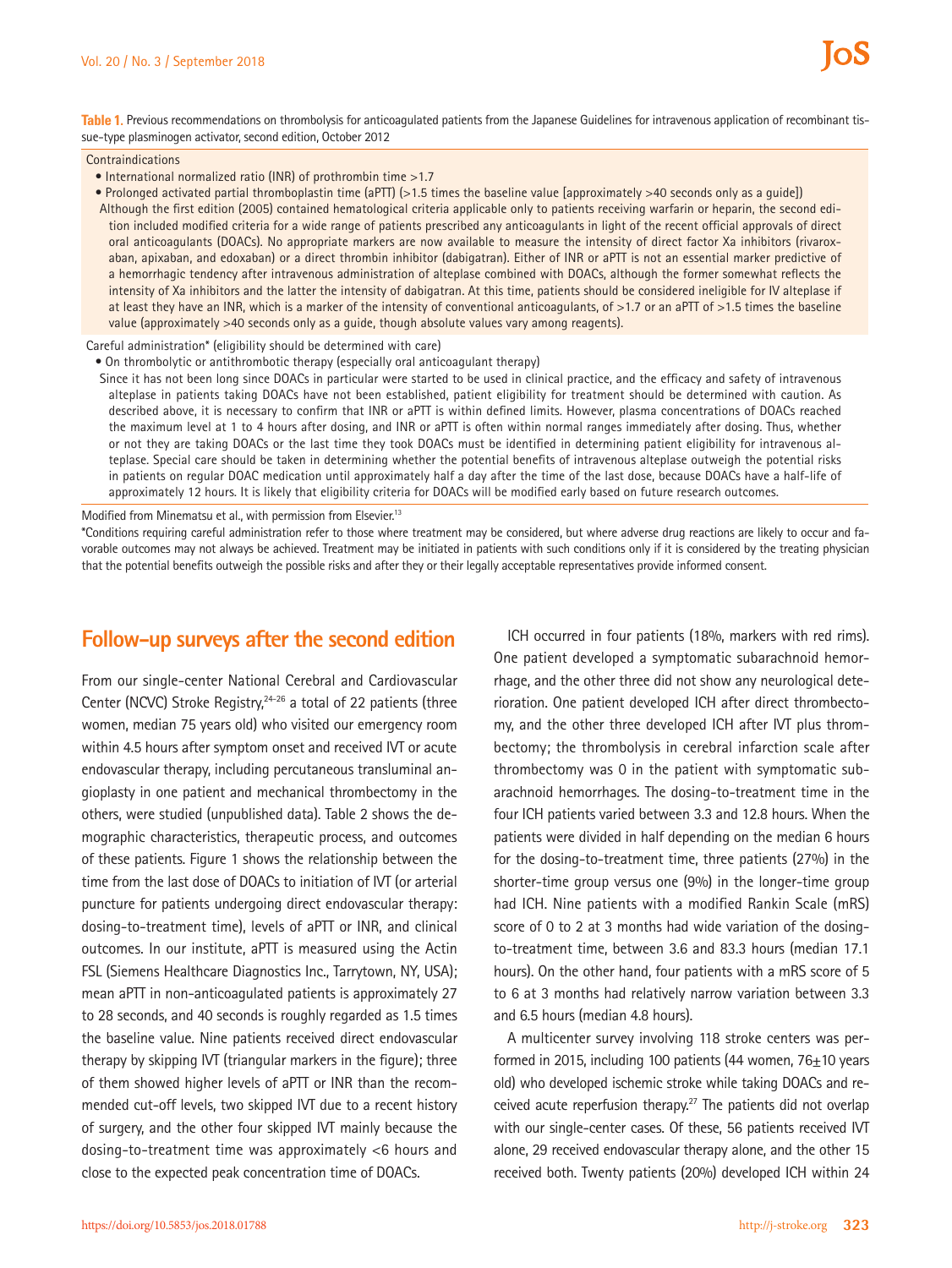|                                                              | Intravenous alteplase<br>$(n=8)$                 | Endovascular therapy alone<br>$(n=9)$               | Intravenous alteplase and endovas-<br>cular therapy combined $(n=5)$ |
|--------------------------------------------------------------|--------------------------------------------------|-----------------------------------------------------|----------------------------------------------------------------------|
| Women                                                        | 0(0)                                             | 2(22)                                               | 1(20)                                                                |
| Age (yr)                                                     | 73 (56-89)                                       | 76 (48-90)                                          | 75 (65-91)                                                           |
| <b>DOACs</b>                                                 | Dabigatran in 3, apixaban in 2,<br>edoxaban in 3 | Dabigatran in 4, rivaroxaban in 4,<br>edoxaban in 2 | Dabigatran in 1,<br>apixaban in 4                                    |
| Indication for DOAC medication                               | Identified NVAF: 8                               | Identified NVAF: 7<br>Suspicion of NVAF: 1, DVT: 1  | Identified NVAF: 4<br>Suspicion of NVAF: 1                           |
| Combined use of antiplatelets                                | 0(0)                                             | 0(0)                                                | 1(20)                                                                |
| Initial aPTT for dabigatran users (sec)                      | $31(29-31)$                                      | $34.5(30-44)$                                       | 33                                                                   |
| Initial INR for Xa inhibitor users                           | $1.12(1.02 - 1.43)$                              | 1.19 (0.94-2.91)                                    | $1.23(1.16-1.36)$                                                    |
| Anterior territory stroke                                    | 7(88)                                            | 7(78)                                               | 5(100)                                                               |
| <b>DWI-ASPECTS*</b>                                          | $8(5-10)$                                        | $7(4-10)$                                           | $7.5(7-10)$                                                          |
| Dosing-to-treatment time (hr)                                | 15.8 (5.6-83.3)                                  | $4.5(2.4 - 26.8)$                                   | $6.5(3.3-22.9)$                                                      |
| Onset-to-treatment time (hr)                                 | $1.7(1.0-3.6)$                                   | $2.4(1.5-4.1)$                                      | $2.1(1.1-3.5)$                                                       |
| TICI (0/1/2a/2b/3)                                           |                                                  | 1/1/1/2/4                                           | 2/0/0/3/0                                                            |
| National Institutes of Health Stroke Scale<br>score          |                                                  |                                                     |                                                                      |
| At baseline                                                  | $15.5(1-20)$                                     | $21(5-31)$                                          | $16(13-33)$                                                          |
| At 24 hr                                                     | $4(0-20)$                                        | $4(3-22)$                                           | $15(9-30)$                                                           |
| At 7 day                                                     | $2(0-20)$                                        | $4(0-17)$                                           | $16(5-31)$                                                           |
| Any ICH <36 hr                                               | 0(0)                                             | 1(11)                                               | 3(60)                                                                |
| Symptomatic ICH <36 hr <sup>+</sup>                          | 0(0)                                             | 0(0)                                                | $1(20)^{*}$                                                          |
| Modified Rankin Scale score at 3 months<br>$(0-1/2/3/4/5/6)$ | 3/2/1/1/1/0                                      | 3/0/1/5/0/0                                         | $0/1/1/0/1/2$ <sup>§</sup>                                           |

**Table 2.** Clinical features of stroke patients taking direct oral anticoagulants who underwent acute reperfusion therapy: the NCVC Stroke Registry

Values are presented as number (%) or median (range).

NCVC, National Cerebral and Cardiovascular Center; DOAC, direct oral anticoagulant; NVAF, non-valvular atrial fibrillation; DVT, deep vein thrombosis; aPTT, activated partial thromboplastin time; INR, international normalized ratio; DWI-ASPECTS, diffusion-weighted image Alberta Stroke Program Early CT Score; TICI, thrombolysis in cerebral infarction; ICH, intracranial hemorrhage.

\*Only for patients with anterior territory stroke; † ICH with any neurological deterioration; ‡ Developing subarachnoid hemorrhage; § One patient died of acute heart failure on day 88 and another of bile duct cancer on day 23.

hours after the therapy; in two patients it was symptomatic, defined as a ≥4-point increase of the National Institutes of Health Stroke Scale (NIHSS) score, and both patients received endovascular therapy alone. The dosing-to-treatment time was available in 52 patients; of these, five of 13 patients (38%) with a dosingto-treatment time ≤4 hours and four of 39 (10%) with a dosingto-treatment time >4 hours had ICH (*P*=0.033).

Major points derived from the two surveys are: (1) approximately 20% frequency of post-treatment ICH; (2) relatively higher percentage of ICH in the group with dosing-to-treatment time within 4 to 6 hours; (3) absence of symptomatic ICH after IVT alone; and (4) concentration of patients with death or bedridden state at 3 months in those with dosing-to-treatment time within 6.5 hours, although the poor outcome was not caused by post-treatment ICH in most of them. The last finding may be by chance. The two surveys indicated that IVT for DOAC users according to the second edition of the Japanese guidelines was generally safe, but IVT within 4 to 6 hours after the last dosing might be associated with excess risk of asymptomatic ICH.

### **A new strategy for acute reperfusion therapy following administration of idarucizumab**

Idarucizumab is a humanized monoclonal antibody fragment that binds dabigatran with high affinity and specificity and rapidly reverses its anticoagulant activity.<sup>28</sup> On the other hand, idarucizumab does not bind other coagulant factors, does not refill coagulant factors, and has no effects on prothrombin activating ability, platelet aggregation, or endogenous thrombin generation.<sup>28,29</sup> Thus, it has been thought to have no influence on the coagulation cascade. The agent is in worldwide use based on the results of an interim or final analysis of the Reversal Effects of Idarucizumab on Active Dabigatran (RE-VERSE AD) study.<sup>30,31</sup> Idaruci-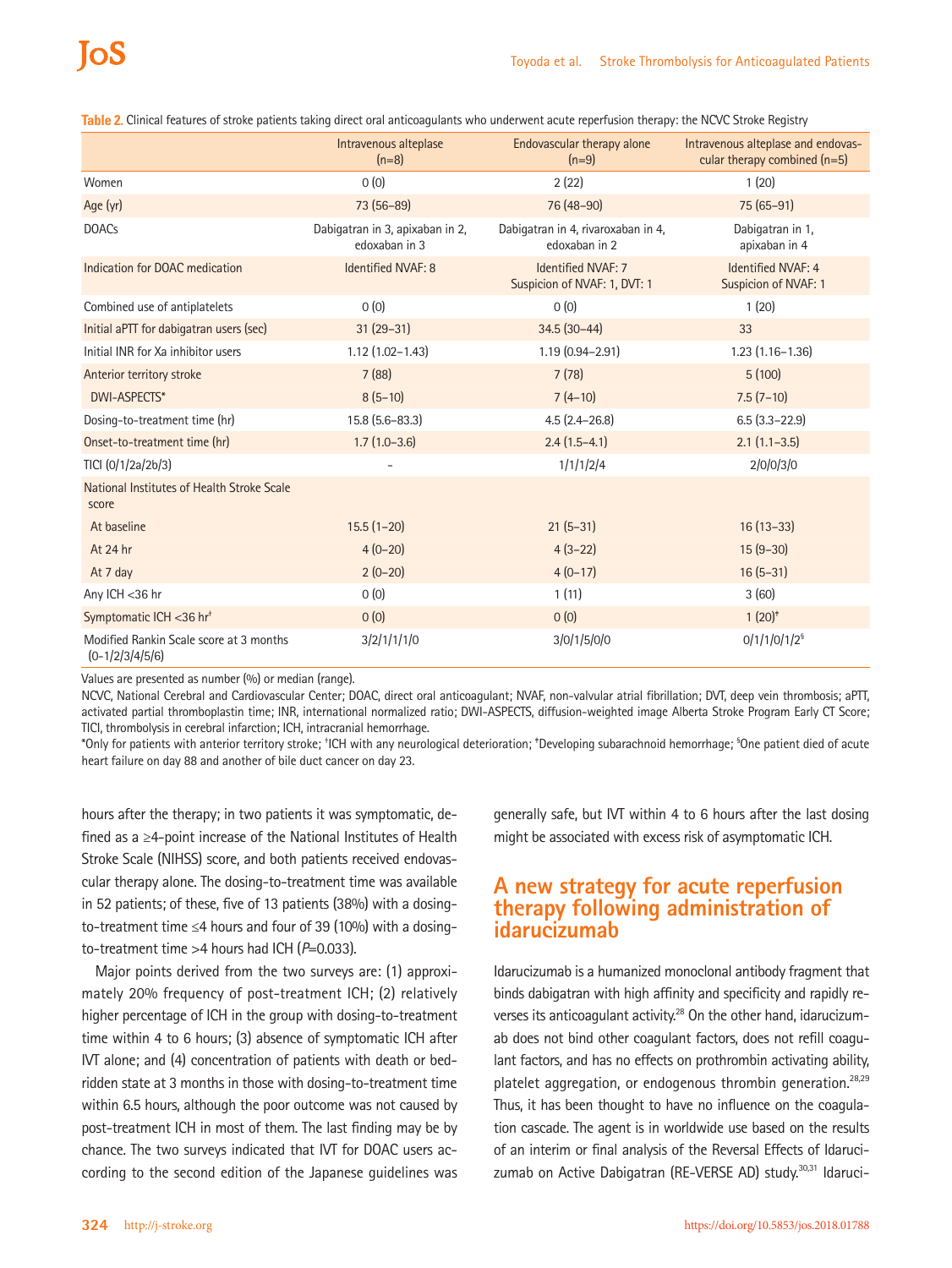

**Figure 1.** The dosing-to-treatment time, levels of anticoagulant markers, and modified Rankin Scale (mRS) score at 3 months for patients taking dabigatran (A) and Xa inhibitors (B), data from the National Cerebral and Cardiovascular Center (NCVC) Stroke Registry. aPTT, activated partial thromboplastin time; INR, international normalized ratio; a, apixaban; e, edoxaban; r, rivaroxaban. \*Seventy-five-year-old man who died of acute heart failure on day 88; † Eighty-fiveyear-old man who developed symptomatic subarachnoid hemorrhage after thrombectomy and died of the bile duct cancer on day 23.

zumab has been in clinical use since November 2016 in Japan.

The specific and rapid effect of idarucizumab as an antidote for dabigatran without an effect on the coagulation cascade may permit us to reverse the activity of dabigatran in patients with hyperacute stroke and then to perform IVT. A total of 47 cases following this new strategy were collected without overlap from 21 articles that were published in English up to February 2018 and could be identified using PubMed with the search terms 'stroke' and 'idarucizumab.<sup>'32-52</sup> One case in our institute was added. Table 3 shows the background characteristics and clinical courses of the 48 cases (23 women, median 76.5 years old). Two patients developed ICH, two developed recurrent ischemic stroke, and another one developed deep vein thrombosis and bilateral pulmonary embolism; all of them died or were bedridden. Figure 2 shows the relationships between the baseline NIHSS score, levels of aPTT, and outcomes in 42 patients whose data for baseline NIHSS scores were available. Clinical outcomes were assessed mainly at hospital discharge, and independency was identified mainly based on the mRS score (score 0 to 2 was defined as independent) and sometimes estimated based on case description. Interestingly, an aPTT of 40 seconds is likely a good cut-off level to predict outcomes. Two patients with recurrent ischemic events had baseline aPTT levels <40 seconds (25.9 and

35.5 seconds). The proportion of independent patients was 88% (14/16) if aPTT >40 seconds and 65% (11/17) if aPTT <40 seconds when limited to patients with mild or moderate initial neurological severity with the NIHSS score <15 (*P*=0.12 by the chisquare test); this might suggest the potential enhancement of prothrombic state by idarucizumb in cases with normal or subnormal aPTT levels. We should note that this analysis based on case report series has several limitations including publication bias, retrospective designs, lack of essential data in some cases, and others. Nevertheless, idarucizumab might augment the prothrombotic state to some extent by quick reversal of the anticoagulant effects of dabigatran and might deteriorate neurological deficits, especially when the pre-treatment aPTT is not high enough. The findings raise the question whether the reversal of dabigatran effect prior to IVT is necessary for patients with such a subnormal aPTT.

### **Revised clinical guides on stroke thrombolysis for anticoagulated patients in Japan**

As compared to numerous case reports from Europe on stroke IVT after administration of idarucizumab, similar reports have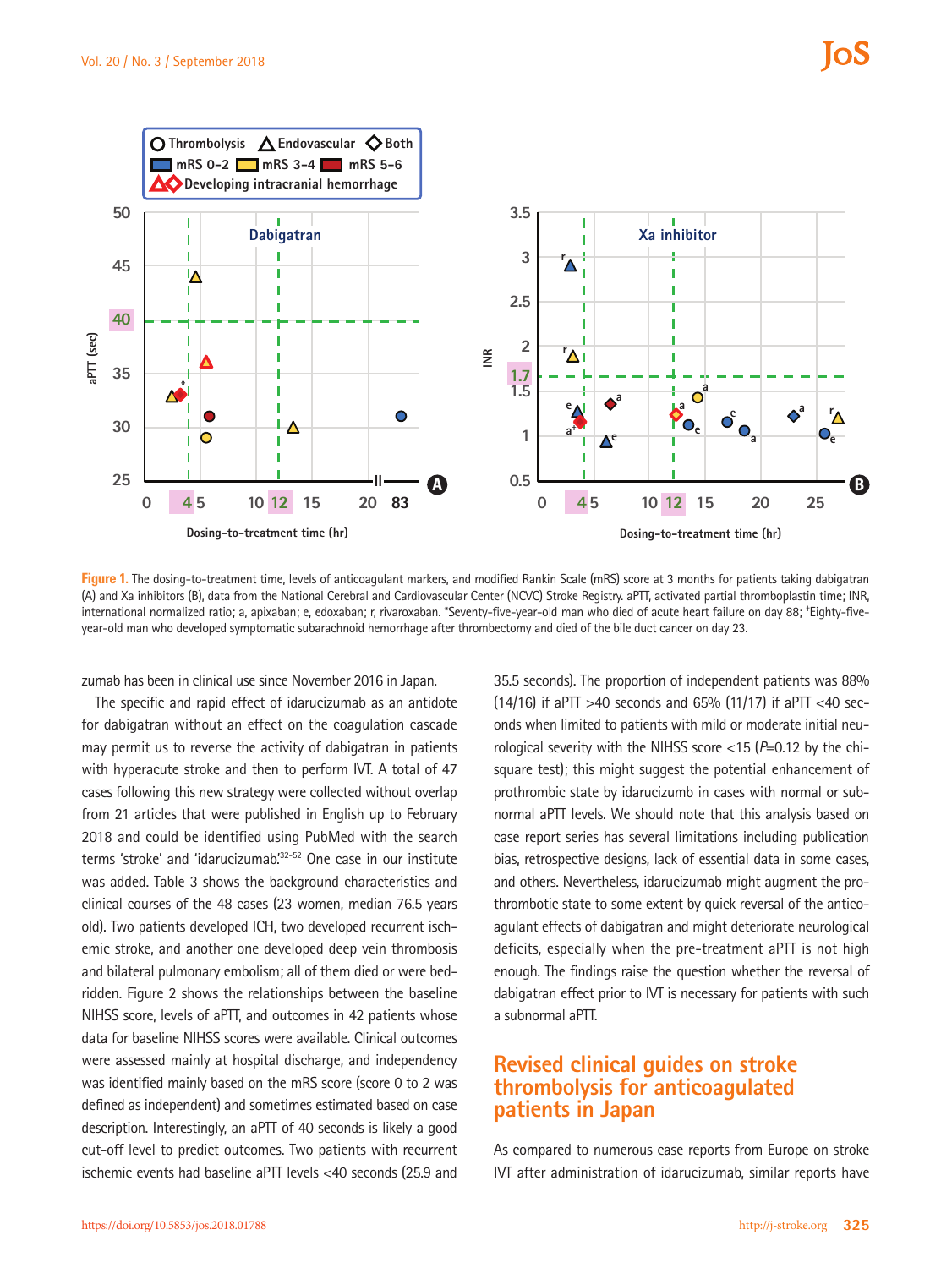**Table 3.** Background characteristics and clinical courses of 48 reported cases receiving idarucizumab immediately prior to intravenous thrombolysis

| Characteristic                           |                                                                                                                                        |
|------------------------------------------|----------------------------------------------------------------------------------------------------------------------------------------|
| Sex category                             | Women 23, Men 23, NA 2                                                                                                                 |
| Age (yr)                                 | Median, 76.5; IQR, 66-84; range, 40-94                                                                                                 |
| Region                                   | Europe 35, East Asia 4, Oceania 8, USA 1                                                                                               |
| Indication for dabigatran                | Atrial fibrillation 33, cardiomyopathy 1, embolic stroke of undetermined sources 1, NA 13                                              |
| Dosage of dabigatran                     | 150 mg bid 15, 110 mg bid 29, 150 mg gd 1, NA 3                                                                                        |
| Admission aPTT (sec) (n=42)              | Median, 41.3; IQR, 34-58; range, 24.3-84                                                                                               |
| Post-idarucizumab aPTT (sec) (n=18)      | Median, 29.3; IQR, 28-33; range, 24.1-38.5                                                                                             |
| Admission NIHSS score (n=47)             | Median, 9; IQR, 5-12; range, 3-34                                                                                                      |
| Post-treatment NIHSS score (n=44)        | Median, 2; IQR, 0-3; range, 0-42 (death)                                                                                               |
| Combined mechanical thrombectomy         | 2: One patient died on day $5^{42*}$ Another recovered to normal. <sup>49</sup>                                                        |
| Post-treatment intracranial hemorrhage   | 2: One patient developed sICH on day 2 and died on day 4. <sup>38</sup> Another developed sICH with a mRS score of 5 at<br>day $90.49$ |
| Recurrent ischemic stroke in acute stage | 2: Both patients showed early neurological deterioration with discharge mRS scores of 5.33,38,42                                       |
| Systemic embolism in acute stage         | 1: He developed deep vein thrombosis and bilateral pulmonary embolism and died on day 5.42,*                                           |
| Clinical outcome mainly at discharge     | Independent (mRS score 0-2) 30, dependent (mRS score 3-5) 14, death 3, NA 1                                                            |

Based on data from references 32-52 and our case record.

IQR, interquartile range; NA, not applicable; bid, twice a day; qd, once a day; aPTT, activated partial thromboplastin time; NIHSS, National Institutes of Health Stroke Scale; sICH, symptomatic intracranial hemorrhage; mRS, modified Rankin Scale.

\*The same patient from reference.43



**Figure 2.** Baseline National Institutes of Health Stroke Scale (NIHSS) score, levels of activated partial thromboplastin time (aPTT), and clinical outcomes of reported cases. Based on data from references 32-52 and our case record. Six patients are missing due to lack of data on aPTT.

not been published from Japan up to February 2018. A postmarketing survey of idarucizumab in Japan during the initial 6 months of its clinical use up to May 2017 did not include any patients for emergent use prior to IVT among a total of 130 registered patients. This lack may be due to the relatively wide indication for direct IVT in Japan that patients with aPTT ≤40 seconds could undergo IVT without reversing the anticoagulant effects, or because physicians hesitated to use idarucizumab in such cases in the absence of domestic clinical guides. To overcome the potential limitation, we convened a private working group, prepared a draft for the guide on stroke IVT for anticoagulated patients, and submitted it to the official journal of the Japan Stroke Society. Finally, the society recommended us to re-edit the entire contents of the draft as the authorized clinical guides by the society by adding more experts to the writing group. Table 4 shows the headline recommendations of the quides.<sup>14</sup>

The first major point of change from the previous version is that IVT is not recommended if the time of the last dose of DOAC is <4 hours, regardless of the level of aPTT or INR. The revision was partly based on the findings of the multicenter survey indicating that asymptomatic ICH was relatively common in patients with this time window.<sup>27</sup>

The second major point is the complete revision of the recommendation for patients taking dabigatran as follows: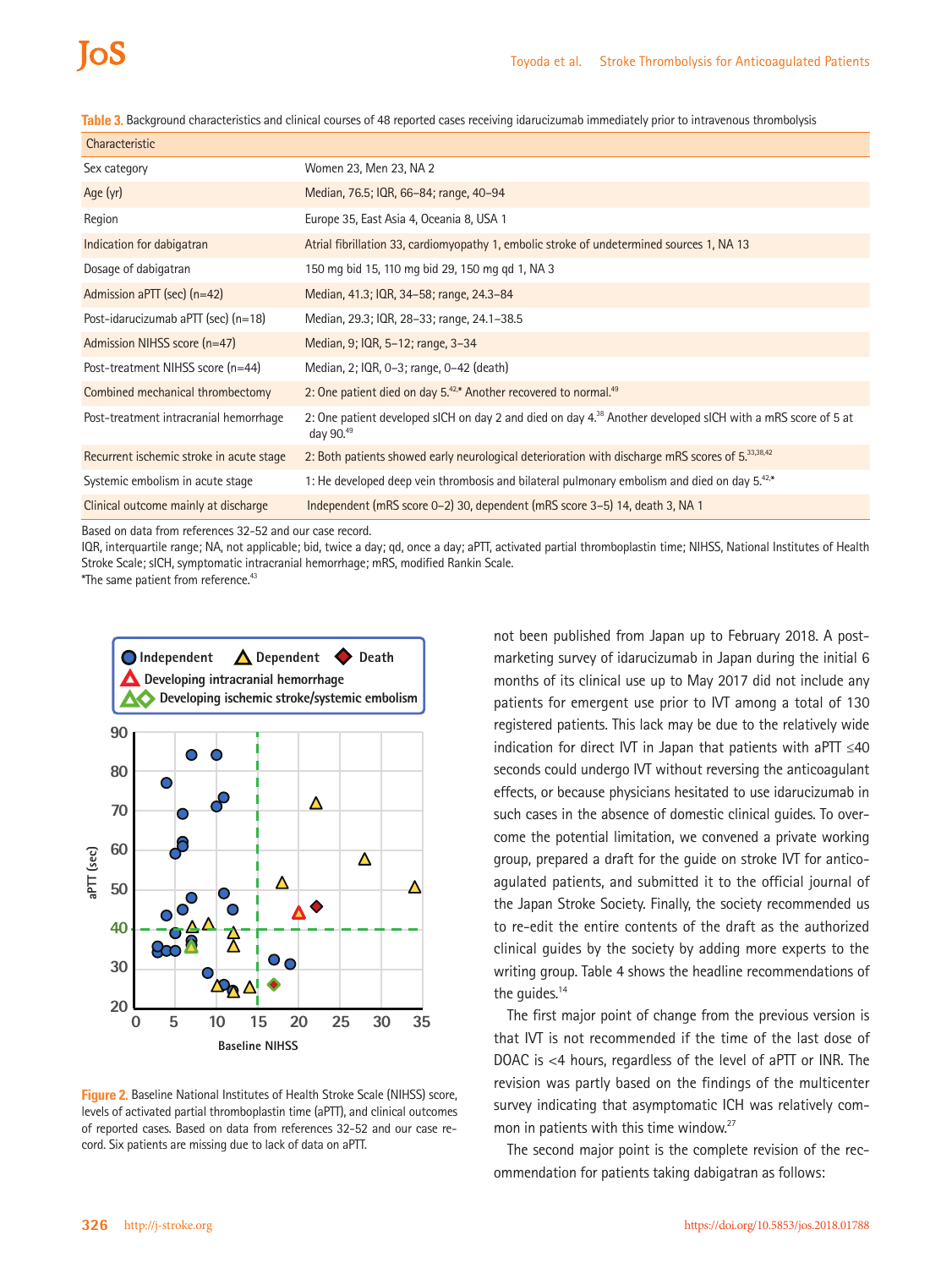#### **Table 4.** New recommendations on stroke thrombolysis for anticoagulated patients in the new Japanese clinical guides

- For patients taking warfarin
	- 1. Intravenous thrombolysis (IVT, alteplase, 0.6 mg/kg) is not recommended if international normalized ratio (INR) of prothrombin time exceeds 1.7.
- 2. IVT after emergent reversal of prolonged INR using prothrombin complex concentrates is not recommended. Prothrombin complex concentrates should not be used for patients with hyperacute ischemic stroke, since they can potentially enhance the coagulation cascade and deteriorate patients' neurological deficits.
- For patients during heparinization
- 3. IVT is not recommended if activated partial thromboplastin time (aPTT) exceeds 1.5 times the baseline value (≥40 seconds only as a quide).
- 4. IVT after emergent reversal of prolonged aPTT using protamine sulfate is not recommended. Protamine should not be used for patients with hyperacute ischemic stroke, since it can potentially enhance the coagulation cascade and deteriorate patients' neurological deficits.
- For patients taking dabigatran
	- 5. Up to now, sensitive markers for the intensity of the dabigatran effect have not been in wide clinical use. IVT is not recommended if aPTT exceeds at least 1.5 times the baseline value (≥40 seconds only as a guide).
	- 6. Plasma concentrations of dabigatran reach the maximum level at 1 to 4 hours after dosing, and aPTT is often within normal ranges immediately after dosing. Thus, IVT is not recommended if the time of the last dose is <4 hours, regardless of the level of aPTT (IVT can be considered if the time of the last dose is ≥4 hours and the level of aPTT is ≤1.5 times the baseline value).
	- 7. For patients who are regarded as ineligible for IVT based on the above no. 5 or 6, IVT can be considered after intravenous administration of idarucizumab. However, this recommendation lacks sufficient supporting evidence. Thus, direct mechanical thrombectomy without idarucizumab and without bridging IVT may be reasonable to be considered in institutes capable of performing endovascular stroke treatment.
- For patients taking factor Xa inhibitors
	- 8. Up to now, sensitive markers for the intensity of Xa inhibitors (rivaroxaban, apixaban, edoxaban) have not been in wide commercial use. IVT is not recommended if INR exceeds at least 1.7.
	- 9. Plasma concentrations of Xa inhibitors reach the maximum level at 1 to 4 hours after dosing, and INR is often within normal ranges immediately after dosing. Thus, IVT is not recommended if the time of the last dose is <4 hours, regardless of the level of INR (direct mechanical thrombectomy can be considered for such patients in institutes capable of performing endovascular stroke treatment; IVT can be considered if the time of the last dose is ≥4 hours and the level of INR is ≤1.7).
	- 10. IVT after emergent reversal of prolonged INR using antidotes for other anticoagulants is not recommended.
- Careful determination of eligibility for reperfusion therapy in overall anticoagulated patients
	- 11. Eligibility for IVT should be determined with care for patients taking anticoagulants regardless of their intensity. It should be considered if potential benefits outweigh the possible risks, especially when the time of the last dose of dabigatran or Xa inhibitor is <12 hours, because these anticoagulants have a half-life of approximately 12 hours.
- 12. Eligibility for mechanical thrombectomy should be determined with care if potential benefits outweigh the possible risks. Mechanical thrombectomy should be performed according to the official package insert for each device.

Adapted from Toyoda et al., with permission from Japan Stroke Society.<sup>14</sup> Revised from reference,<sup>14</sup> with additional description between parentheses.

- (1) IVT can be considered without pretreatment with idarucizumab if aPTT is ≤40 seconds and the time of the last dose is >4 hours. Additional mechanical thrombectomy can be considered if indicated.
- (2) Direct mechanical thrombectomy can be considered without pretreatment with idarucizumab or rt-PA if eligible, when aPTT is >40 seconds or the time of the last dose is or may be ≤4 hours.
- (3) Treatment with 5 g idarucizumab, followed immediately by IVT, can be considered if mechanical thrombectomy cannot be quickly performed for patients whose aPTT is >40 seconds or the time of the last dose is or may be  $\leq$ 4 hours. A blood sample should be collected and sent to the laboratory immediately after initiating IVT. If aPTT is not normalized, IVT should be terminated immediately.

The strategy is also shown as a flowchart in Figure 3. We also recommend that the eligibility for idarucizumab usage can be determined based on findings of markers sensitive to the intensity of dabigatran, such as ecarin clotting time, in institutes where emergent assessment of these markers is available.

Since aPTT does not completely reflect the intensity of dabigatran, treatment with idarucizumab prior to IVT when aPTT <40 seconds would further decrease the risk of post-IVT ICH. However, we have concerns that emergent reversal of dabigatran's effects might enhance prothrombotic states to some extent and deteriorate neurological severity, as discussed earlier. This is the major reason for us not to require idarucizumab in patients with aPTT <40 seconds.

It is instructive to compare our revised guides with an expert opinion from European researchers.<sup>53</sup> The European expert opinion targeted patients meeting the following criteria: (1) pretreatment with dabigatran; (2) last intake of dabigatran <24 hours (96 hours if creatinine clearance <30 mL/min); (3) acute ischemic stroke (bleeding excluded by computed tomography or magnetic resonance imaging) <4.5 hours; and (4) no additional contraindications for rt-PA. Direct mechanical thrombectomy is preferentially considered for such patients, and when they cannot receive thrombectomy, treatment with idarucizumab, fol-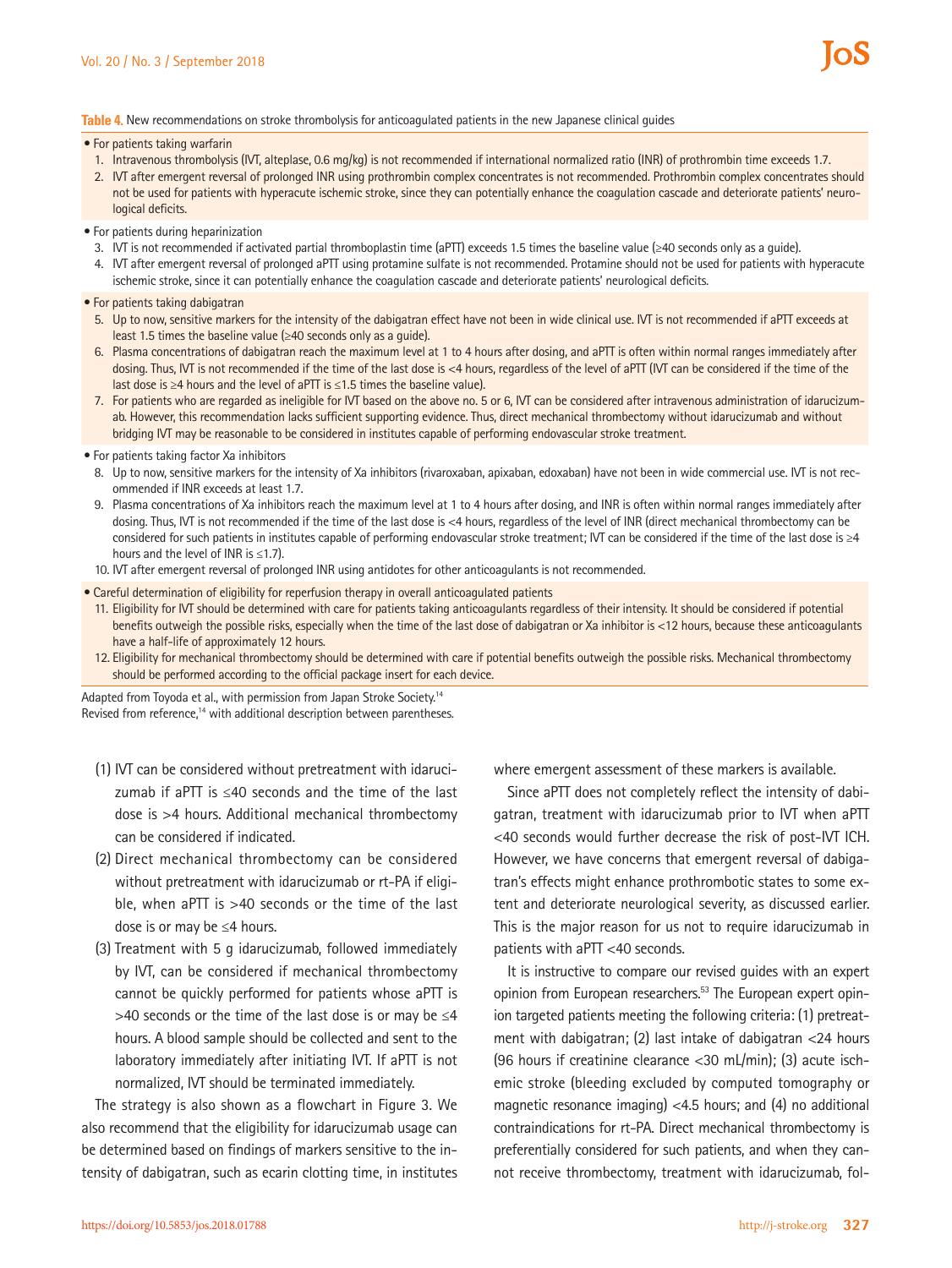

**Figure 3.** A flowchart on the strategy of stroke thrombolysis for patients taking dabigatran in the new Japanese clinical guides. Direct mechanical thrombectomy can be considered for some of patients ineligible for intravenous thrombolysis. Adapted from Toyoda et al., with permission from Japan Stroke Society.<sup>14</sup> IVT, intravenous thrombolysis; Hx, history; aPTT, activated partial thromboplastin time; CT, computed tomography; MRI, magnetic resonance imaging.

lowed immediately by IVT, can be considered regardless of the aPTT level. In another expert opinion from the French Study Group on Hemostasis and Thrombosis, treatment with idarucizumab prior to IVT is recommended when the concentration of dabigatran is >100 ng/mL, idarucizumab is not necessary when the concentration is <50 ng/mL, and use of idarucizumab should be discussed in terms of the individual risk/benefit ratio and the possibility of mechanical thrombectomy when the concentration of dabigatran is between 50 and 100 ng/mL<sup>54</sup>

In addition to recommendations for IVT after idarucizumab, we briefly refer to recommendations for IVT after other antidotes in our new quides.<sup>14</sup> For example, four-factor prothrombin complex concentrates refill coagulation factors II, VII, IX, and X and can prevent hematoma expansion in patients with ICH related to vitamin K antagonists.<sup>55,56</sup> In contrast to the role of idarucizumab for dabigatran, the effect of prothrombin complex concentrates as antidotes is non-specific, and the concentrates accordingly augment the coagulation cascade and may deteriorate neurological deficits. Thus, we do not recommend IVT after emergent reversal of prolonged INR using the concentrates at this time, although a few case reports sup-

ported the feasibility of this strategy.<sup>57,58</sup> Similarly, we do not recommend IVT after emergent reversal of prolonged aPTT using protamine sulfate, though a few case reports supported its feasibility.59,60

In the present review, we do not fully introduce recommendations of mechanical thrombectomy in Japan. We recently revised Japanese guidelines for application of devices on mechanical thrombectomy (http://www.jsts.gr.jp/img/noukessen\_3.pdf [in Japanese]); the English version will be published soon.

## **Conclusions**

In this review, the details and rationale of the new clinical guides on stroke IVT for anticoagulated patients in Japan are introduced. The most unique point of the guides is the use of traditional coagulation markers such as aPTT as cut-offs for idarucizumab use before IVT. These guides are practical and to some extent economical, but they have some limitations, including lack of corroborating information from sufficient numbers of relevant cases, especially from Japan. It is expected that there will be more stroke patients treated with idarucizumab prior to IVT according to the guides. The recommendations in the present guides will be further modified based on the results of future research for the third editions of the Japanese guidelines on stroke thrombolysis that will be hopefully published in 2019.

### **Disclosure**

Kazunori Toyoda has received honoraria (moderate, <10 KUSD/ y) from Bayer, BMS, Boehringer Ingelheim, Daiichi Sankyo, and Takeda Yakuhin. Hiroshi Yamagami has received honoraria (moderate) from Bayer and Daiichi Sankyo and research support (moderate) from BMS.

# **Acknowledgments**

The authors would like to thank Drs. Yasuyuki Iguchi (Jikei University School of Medicine, Tokyo), Shigeru Nogawa (Tokai University Hachioji Hospital, Hachioji), Toshiyuki Miyata (National Cerebral and Cardiovascular Center [NCVC], Suita), and Yasuhiro Hasegawa (St Marianna University School of Medicine, Kawasaki) for their contributions with the authors as writing committee members of the Japanese guides on stroke thrombolysis for anticoagulated patients. The authors would also like to thank Drs. Masafumi Ihara, Masayuki Shiozawa, and Takeshi Yoshimoto (NCVC, Suita) for providing data on the NCVC Stroke Registry.

This review article was supported, in part, by Intramural Re-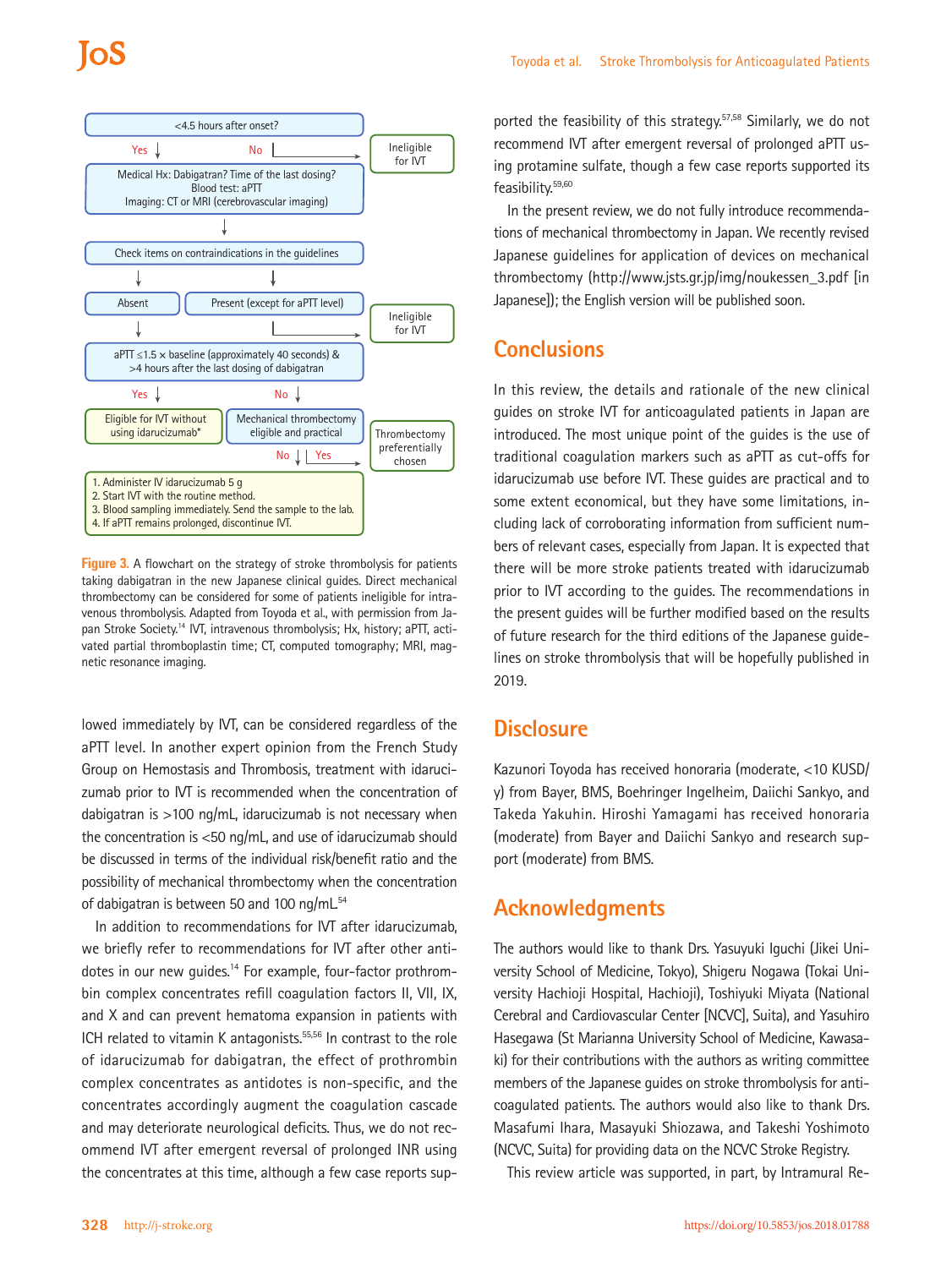search Funds (H28-4-1, H29-3-3) for Cardiovascular Diseases of the NCVC, Grants from the Japan Agency for Medical Research and Development (AMED: 18ek0210091h0002, 18ek0210055h0003), and JSPS KAKENHI JP17H04308.

# **References**

- 1. Toyoda K. Pharmacotherapy for the secondary prevention of stroke. *Drugs* 2009;69:633-647.
- 2. Toyoda K, Koga M, Hayakawa M, Yamagami H. Acute reperfusion therapy and stroke care in Asia after successful endovascular trials. *Stroke* 2015;46:1474-1481.
- 3. Yamaguchi T, Mori E, Minematsu K, Nakagawara J, Hashi K, Saito I, et al. Alteplase at 0.6 mg/kg for acute ischemic stroke within 3 hours of onset: Japan Alteplase Clinical Trial (J-ACT). *Stroke* 2006;37:1810-1815.
- 4. Shinohara Y, Yamaguchi T. Outline of the Japanese Guidelines for the Management of Stroke 2004 and subsequent revision. *Int J Stroke* 2008;3:55-62.
- 5. Yasaka M, Minematsu K, Yamaguchi T. Optimal intensity of international normalized ratio in warfarin therapy for secondary prevention of stroke in patients with non-valvular atrial fibrillation. *Intern Med* 2001;40:1183-1188.
- 6. Inoue H, Okumura K, Atarashi H, Yamashita T, Origasa H, Kumagai N, et al. Target international normalized ratio values for preventing thromboembolic and hemorrhagic events in Japanese patients with non-valvular atrial fibrillation: results of the J-RHYTHM Registry. *Circ J* 2013;77:2264-2270.
- 7. Hori M, Matsumoto M, Tanahashi N, Momomura S, Uchiyama S, Goto S, et al. Rivaroxaban vs. warfarin in Japanese patients with atrial fibrillation: the J-ROCKET AF study. *Circ J*  2012;76:2104-2111.
- 8. Isshiki T, Kimura T, Ogawa H, Yokoi H, Nanto S, Takayama M, et al. Prasugrel, a third-generation P2Y12 receptor antagonist, in patients with coronary artery disease undergoing elective percutaneous coronary intervention. *Circ J* 2014;78:2926-2934.
- 9. Takahashi H, Wilkinson GR, Caraco Y, Muszkat M, Kim RB, Kashima T, et al. Population differences in S-warfarin metabolism between CYP2C9 genotype-matched Caucasian and Japanese patients. *Clin Pharmacol Ther* 2003;73:253-263.
- 10. Rieder MJ, Reiner AP, Gage BF, Nickerson DA, Eby CS, McLeod HL, et al. Effect of VKORC1 haplotypes on transcriptional regulation and warfarin dose. *N Engl J Med* 2005;352:2285-2293.
- 11. Shen AY, Chen W, Yao JF, Brar SS, Wang X, Go AS. Effect of race/ethnicity on the efficacy of warfarin: potential implications for prevention of stroke in patients with atrial fibrillation. *CNS Drugs* 2008;22:815-825.
- 12. Guideline Committee of the Japan Stroke Society for intra-

venous rt-PA (alteplase) in acute ischemic stroke. Guidelines for intravenous application of rt-PA (alteplase), October 2005. *Jpn J Stroke* 2005;27:327-354.

- 13. Minematsu K, Toyoda K, Hirano T, Kimura K, Kondo R, Mori E, et al. Guidelines for the intravenous application of recombinant tissue-type plasminogen activator (alteplase), the second edition, October 2012: a guideline from the Japan Stroke Society. *J Stroke Cerebrovasc Dis* 2013;22:571-600.
- 14. Toyoda K, Iguchi Y, Koga M, Nogawa S, Hasegawa Y, Miyata S, et al. Updated recommendations on acute reperfusion therapy for anticoagulated patients with ischemic stroke. *Jpn J Stroke* 2018;40:123-135.
- 15. Yamaguchi T, Kikuchi H, Hayakawa T; the Japanese Thrombolysis Study Group. Clinical efficacy and safety of intravenous tissue plasminogen activator in acute embolic stroke: a randomized, double-blind, dose-comparison study of duteplase. In: Yamaguchi T, Mori E, Minematsu K, del Zoppo G. Thrombolytic Therapy in Acute Ischemic Stroke III. Tokyo, JP: Springer-Verlag, 1995;223-229.
- 16. Ueshima S, Matsuo O. The differences in thrombolytic effects of administrated recombinant t-PA between Japanese and Caucasians. *Thromb Haemost* 2002;87:544-546.
- 17. Toyoda K, Koga M, Naganuma M, Shiokawa Y, Nakagawara J, Furui E, et al. Routine use of intravenous low-dose recombinant tissue plasminogen activator in Japanese patients: general outcomes and prognostic factors from the SAMURAI register. *Stroke* 2009;40:3591-3595.
- 18. Mori E, Minematsu K, Nakagawara J, Yamaguchi T, Sasaki M, Hirano T, et al. Effects of 0.6 mg/kg intravenous alteplase on vascular and clinical outcomes in middle cerebral artery occlusion: Japan Alteplase Clinical Trial II (J-ACT II). *Stroke* 2010;41: 461-465.
- 19. Nakagawara J, Minematsu K, Okada Y, Tanahashi N, Nagahiro S, Mori E, et al. Thrombolysis with 0.6 mg/kg intravenous alteplase for acute ischemic stroke in routine clinical practice: the Japan post-Marketing Alteplase Registration Study (J-MARS). *Stroke* 2010;41:1984-1989.
- 20. Anderson CS, Robinson T, Lindley RI, Arima H, Lavados PM, Lee TH, et al. Low-dose versus standard-dose intravenous alteplase in acute ischemic stroke. *N Engl J Med* 2016;374: 2313-2323.
- 21. Xian Y, Liang L, Smith EE, Schwamm LH, Reeves MJ, Olson DM, et al. Risks of intracranial hemorrhage among patients with acute ischemic stroke receiving warfarin and treated with intravenous tissue plasminogen activator. *JAMA* 2012;307: 2600-2608.
- 22. Steiner T, Böhm M, Dichgans M, Diener HC, Ell C, Endres M, et al. Recommendations for the emergency management of complications associated with the new direct oral anticoag-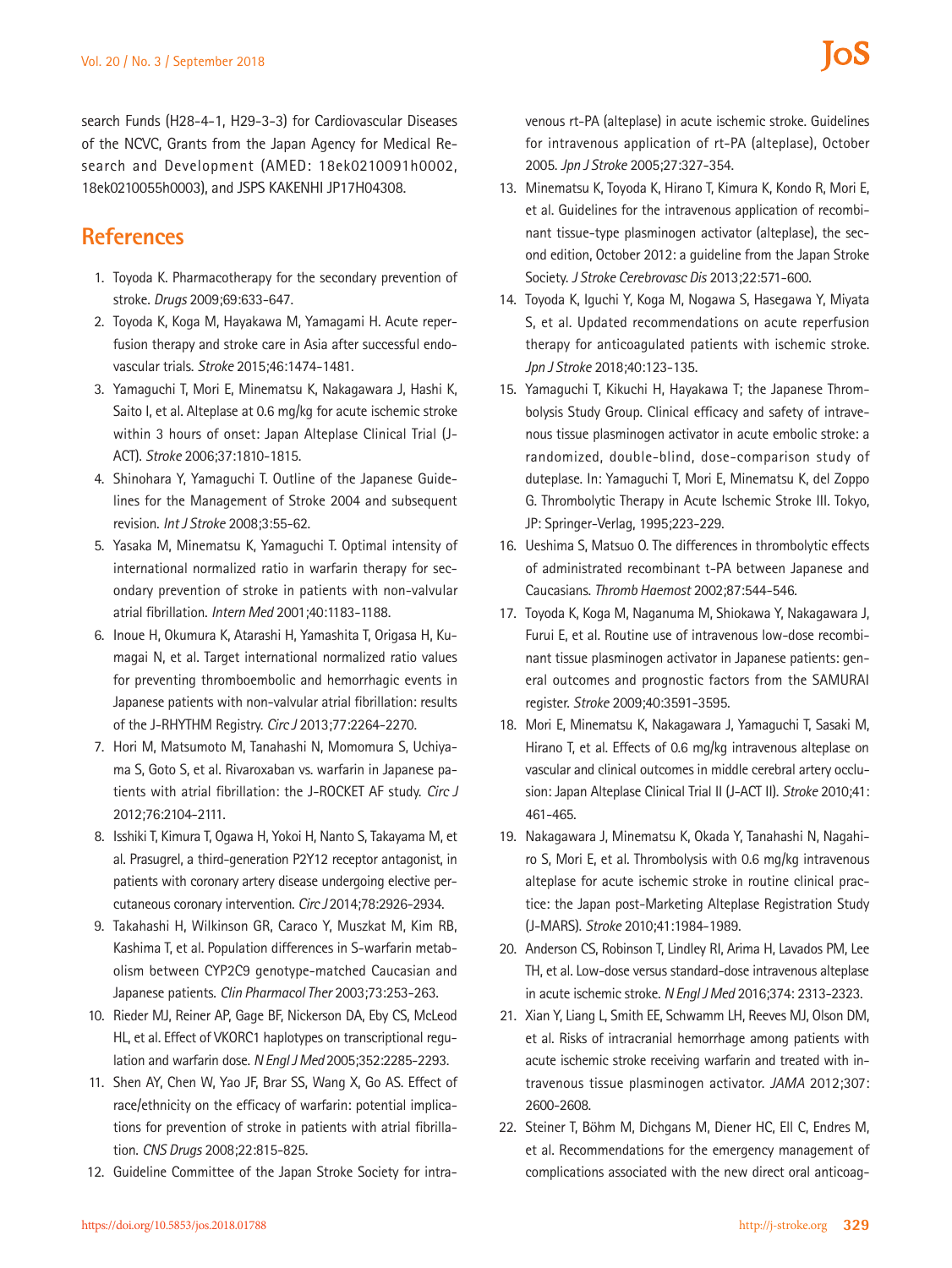# **IOS**

ulants (DOACs), apixaban, dabigatran and rivaroxaban. *Clin Res Cardiol* 2013;102:399-412.

- 23. Diener HC, Foerch C, Riess H, Röther J, Schroth G, Weber R. Treatment of acute ischaemic stroke with thrombolysis or thrombectomy in patients receiving anti-thrombotic treatment. *Lancet Neurol* 2013;12:677-688.
- 24. Sato S, Uehara T, Ohara T, Suzuki R, Toyoda K, Minematsu K, et al. Factors associated with unfavorable outcome in minor ischemic stroke. *Neurology* 2014;83:174-181.
- 25. Hashimoto T, Hayakawa M, Funatsu N, Yamagami H, Satow T, Takahashi JC, et al. Histopathologic analysis of retrieved thrombi associated with successful reperfusion after acute stroke thrombectomy. *Stroke* 2016;47:3035-3037.
- 26. Toyoda K, Koga M, Yamagami H, Yokota C, Sato S, Inoue M, et al. Seasonal variations in neurological severity and outcomes of ischemic stroke: 5-year single-center observational study. *Circ J* 2018;82:1443-1450.
- 27. Suzuki K, Aoki J, Sakamoto Y, Abe A, Suda S, Okubo S, et al. Low risk of ICH after reperfusion therapy in acute stroke patients treated with direct oral anti-coagulant. *J Neurol Sci*  2017;379:207-211.
- 28. Schiele F, van Ryn J, Canada K, Newsome C, Sepulveda E, Park J, et al. A specific antidote for dabigatran: functional and structural characterization. *Blood* 2013;121:3554-3562.
- 29. Schmohl M, Glund S, Harada A, Imazu S, De Smet M, Moschetti V, et al. Idarucizumab does not have procoagulant effects: assessment of thrombosis biomarkers in healthy volunteers. *Thromb Haemost* 2017;117:269-276.
- 30. Pollack CV Jr, Reilly PA, Eikelboom J, Glund S, Verhamme P, Bernstein RA, et al. Idarucizumab for dabigatran reversal. *N Engl J Med* 2015;373:511-520.
- 31. Pollack CV Jr, Reilly PA, van Ryn J, Eikelboom JW, Glund S, Bernstein RA, et al. Idarucizumab for dabigatran reversal: full cohort analysis. *N Engl J Med* 2017;377:431-441.
- 32. Schäfer N, Müller A, Wüllner U. Systemic thrombolysis for ischemic stroke after antagonizing dabigatran with idarucizumab: a case report. *J Stroke Cerebrovasc Dis* 2016;25:e126 e127.
- 33. Berrouschot J, Stoll A, Hogh T, Eschenfelder CC. Intravenous thrombolysis with recombinant tissue-type plasminogen activator in a stroke patient receiving dabigatran anticoagulant after antagonization with idarucizumab. *Stroke* 2016;47:1936-1938.
- 34. Kafke W, Kraft P. Intravenous thrombolysis after reversal of dabigatran by idarucizumab: a case report. *Case Rep Neurol*  2016;8:140-144.
- 35. Gawehn A, Ayari Y, Heuschkel C, Kaste M, Kermer P. Successful thrombolysis with recombinant tissue plasminogen activator after antagonizing dabigatran by idarucizumab: a case

report. *J Med Case Rep* 2016;10:269.

- 36. Schulz JG, Kreps B. Idarucizumab elimination of dabigatran minutes before systemic thrombolysis in acute ischemic stroke. *J Neurol Sci* 2016;370:44.
- 37. Mutzenbach JS, Pikija S, Otto F, Halwachs U, Weymayr F, Sellner J. Intravenous thrombolysis in acute ischemic stroke after dabigatran reversal with idarucizumab: a case report. *Ann Clin Transl Neurol* 2016;3:889-892.
- 38. Turine G, Peeters A, Hermans C, Eeckhoudt S, Duprez T. Intravenous thrombolysis after reversal of dabigatran by idarucizumab: a moment to be a pioneer. *Acta Neurol Belg* 2017; 117:753-755.
- 39. Ng FC, Bice J, Rodda A, Lee-Archer M, Crompton DE. Adverse clinical outcomes after dabigatran reversal with idarucizumab to facilitate acute stroke thrombolysis. *J Neurol* 2017; 264:591-594.
- 40. Facchinetti R, DeGuidi G, Pitoni F, Ricci G, Lippi G. Rapid and well tolerated action of idarucizumab for antagonizing dabigatran in a patient needing urgent thrombolysis: a case report. *Blood Coagul Fibrinolysis* 2017;28:576-579.
- 41. Tireli D, He J, Nordling MM, Wienecke T. Systemic thrombolysis in acute ischemic stroke after dabigatran etexilate reversal with idarucizumab: a case report. *J Stroke Cerebrovasc Dis* 2017;26:e123-e125.
- 42. Cappellari M, Forlivesi S, Squintani GM, Facchinetti R, Bovi P. Intravenous thrombolysis for stroke after dabigatran reversal with idarucizumab: an update. *J Thromb Thrombolysis* 2017; 43:528-529.
- 43. Kermer P, Eschenfelder CC, Diener HC, Grond M, Abdalla Y, Althaus K, et al. Antagonizing dabigatran by idarucizumab in cases of ischemic stroke or intracranial hemorrhage in Germany: a national case collection. *Int J Stroke* 2017;12:383-391.
- 44. Bissig D, Manjunath R, Traylor BR, Richman DP, Ng KL. Acute stroke despite dabigatran anticoagulation treated with idarucizumab and intravenous tissue plasminogen activator. *J Stroke Cerebrovasc Dis* 2017;26:e102-e104.
- 45. Vosko MR, Bocksrucker C, Drwiła R, Dulíček P, Hauer T, Mutzenbach J, et al. Real-life experience with the specific reversal agent idarucizumab for the management of emergency situations in dabigatran-treated patients: a series of 11 cases. *J Thromb Thrombolysis* 2017;43:306-317.
- 46. Alvarez Bravo G, Orts Castro E, Carvalho Monteiro G, López Zuazo I. Intravenous fibrinolysis in ischemic stroke of large vessel after reversing effect of dabigatran with idarucizumab. *J Stroke Cerebrovasc Dis* 2017;26:e192-e193.
- 47. Agosti S, Casalino L, Rocci E, Zaccone G, Rota E. Successful intravenous thrombolysis for ischemic stroke after reversal of dabigatran anticoagulation with idarucizumab: a case report.